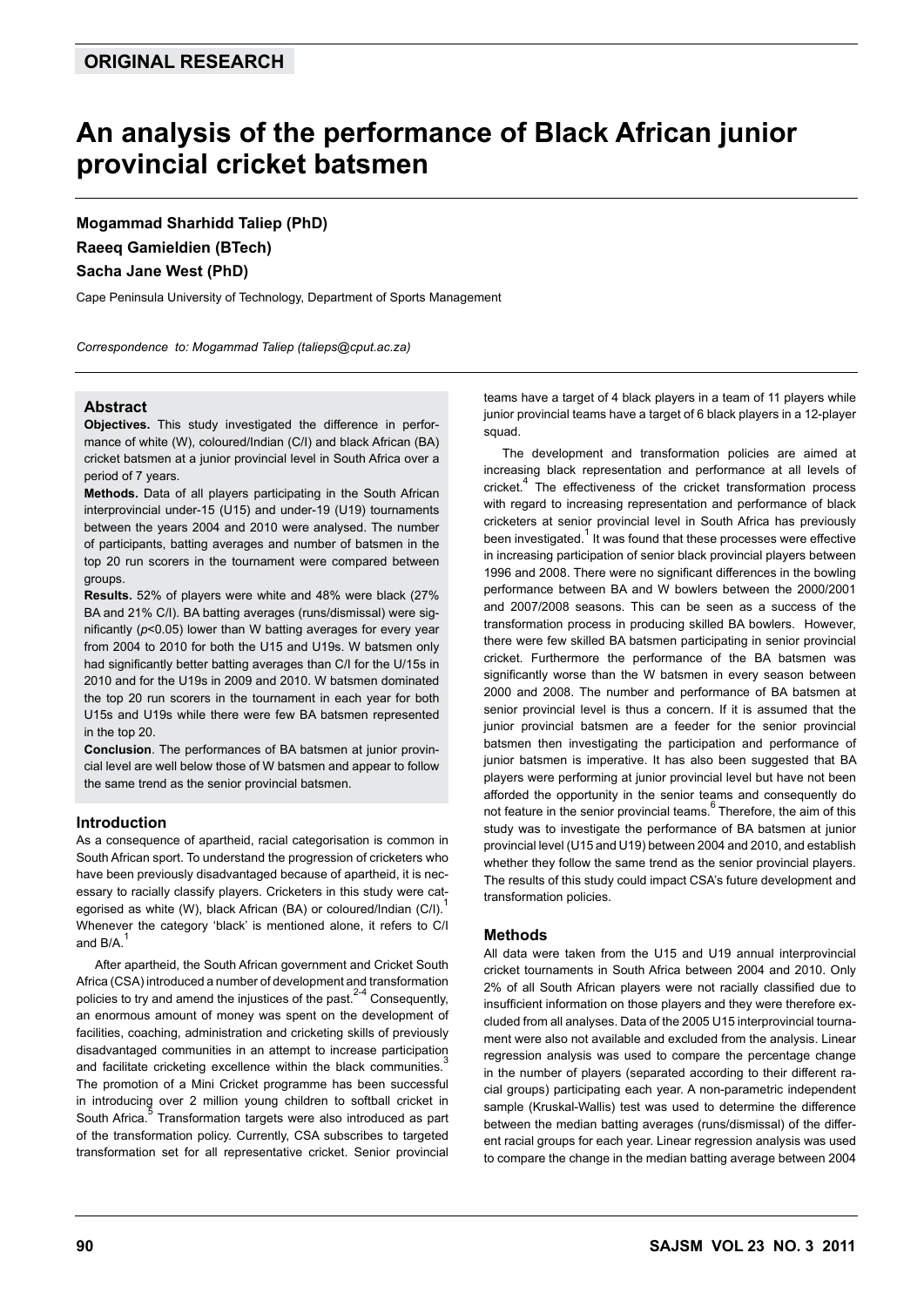and 2010. The top 20 run scorers for each year were also recorded and compared to par representation for each group. Par representation was determined by calculating the percentage representation of each group relative to their total representation in that year. The following equation was used to calculate par representation:

> Par representation  $(x,y,z) =$  (Total percentage participation x 20)/ 100.

Where x, y, z represent W, C/I and BA respectively.

The par value was then subtracted from the actual representation of the group in the top 20 and plotted. Therefore a value of 1 indicates that a group had 1 person more than the estimated par value for that group, a value of -1 indicates that a person has 1 person less than the estimated par value for that group.

# **Results**

The percentage of players participating in the U15 and U19 tournament is represented in Table I. There appears to be relatively equal representation in the U15 and U19 interprovincial tournaments for the W (approximately 50%) and black players (approximately 50%) for each year. Linear regression analysis indicates that there was a significant decrease in the percentage of BA players between 2004 and 2010 for both the U15s (r=-0.88  $r^2$ =0.779,  $p$ =0.020) and U19s ( $r = -0.98$   $r^2 = 0.96$ ,  $p < 0.000$ ). There was a significant increase in the percentage of C/I players participating in both the U15 (r=0.90, r<sup>2</sup>=0.802, *p*=0.016) and U19 (r=0.90, r<sup>2</sup>=0.81, *p*=0.006) group but no significant change in the percentage of W players participating in the both the U15 (r=0.36,  $r^2$ =0.13, p=0.478) and U19 (r=0.69,  $r^2$ =0.48, *p*=0.086) tournament between 2004 and 2010.

**TABLE I. Representation of players participating in the annual interprovincial U15 and U19 tournaments between 2004 and 2010 (data for the U15s in 2005 were not available; data are presented as percentage % and number of participants (***N***))**

| Year | $W \% (N)$                                       | $C/I \% (N)$ | <b>BA</b> % ( <i>N</i> ) | Total* $\%$ (N) |
|------|--------------------------------------------------|--------------|--------------------------|-----------------|
| U15  |                                                  |              |                          |                 |
| 2004 | 50 (95)                                          | 21 (39)      | 30(56)                   | 100 (190)       |
| 2005 |                                                  |              |                          |                 |
| 2006 | 52 (104)                                         | 20 (40)      | 29 (58)                  | 100 (202)       |
| 2007 | 51 (102)                                         | 22 (44)      | 28 (56)                  | 100 (202)       |
| 2008 | 53 (100)                                         | 24 (46)      | 23 (43)                  | 100 (189)       |
| 2009 | 50 (99)                                          | 25 (50)      | 24 (48)                  | 100 (197)       |
| 2010 | 52 (102)                                         | 25(50)       | 23 (46)                  | 100 (198)       |
| U19  |                                                  |              |                          |                 |
| 2004 | 51.0 (101)                                       | 15.7 (31)    | 33.3 (66)                | 100.0 (198)     |
| 2005 | 47.6 (88)                                        | 21.6(40)     | 30.8(57)                 | 100.0 (185)     |
| 2006 | 49.3 (99)                                        | 19.9 (40)    | 30.8(62)                 | 100.0 (201)     |
| 2007 | 54.0 (107)                                       | 20.2 (40)    | 25.8 (51)                | 100.0 (198)     |
| 2008 | 52.0 (105)                                       | 24.3 (49)    | 23.8 (48)                | 100.0 (202)     |
| 2009 | 52.7 (109)                                       | 25.6 (53)    | 21.7 (45)                | 100.0 (207)     |
| 2010 | 53.7 (102)                                       | 25.8 (49)    | 20.5 (39)                | 100.0 (190)     |
|      |                                                  |              |                          |                 |
|      | * Due to rounding the values may not equal 100%. |              |                          |                 |

A comparison of the batting average between the racial groups for the U15 and U19s are represented in Tables II and III, respectively. For the U15s the BA batsmen had significantly lower batting averages than W batsmen in every year between 2004 and 2010 (Table II). There was no significant difference in the batting average between W batsmen and C/I batsmen for the U15s except in 2010, where W batsmen had significantly higher batting averages. There were also no significant differences in the batting average of C/I and B/A batsmen for the U15s except for 2007, where C/I batting average was significantly better. For the U19s, BA batsmen had significantly lower batting averages than W batsmen in every year between 2004 and 2010 (Table III). There was no significant difference in the batting average between W batsmen and C/I batsmen except in 2009 and 2010, where W batsmen had significantly higher batting averages (Table III). There were also no significant differences in the batting average of C/I and BA batsmen except for 2006, where C/I batting average was significantly better. Linear regression analysis indicates that there was an improvement in the batting average of BA between 2004 and 2010 for the U19s (Fig. 1). There was no significant

# **TABLE II. A comparison of the U15 batting averages of the different racial groups between the 2004 and 2010**

improvement in batting average for any of the other racial groups.

| Year | Race                              | <b>Batting average</b><br>(runs/dismissal) | p-value              |
|------|-----------------------------------|--------------------------------------------|----------------------|
| 2004 | <b>W</b> v. C/I                   | 176v110                                    | 0.135                |
|      | W v. BA                           | $17.6$ v. $6.3$                            | $0.000^*$            |
|      | $C/I$ v. $BA$                     | 11.0 v. 6.3                                | 0.100                |
| 2006 | <b>W</b> v. C/I                   | 18.3 v. 12.7                               | 0.229                |
|      | W v. BA                           | 18.3 v. 9.8                                | $0.001$ <sup>*</sup> |
|      | $C/I$ v. $BA$                     | 12.7 v. 9.8                                | 0.688                |
| 2007 | <b>W</b> v. C/I                   | 16.0 v. 13.2                               | 0.885                |
|      | W v. BA                           | 16.0 v. 6.2                                | $0.000^*$            |
|      | $C/I$ v $BA$                      | 13.2 v. 6.2                                | $0.008^*$            |
| 2008 | W v. C/I                          | 13.5 v. 9.7                                | 0.196                |
|      | W v RA                            | 13.5 v. 6.5                                | $0.000^*$            |
|      | $C/I$ v. $BA$                     | 9.7 v. 6.5                                 | 0.221                |
| 2009 | W v. C/I                          | 17.8 v. 11.3                               | 0.067                |
|      | W v. BA                           | 17.8 v. 7.4                                | $0.000^*$            |
|      | $C/I$ v. $BA$                     | $11.3$ v. $7.4$                            | 0.058                |
| 2010 | W v. C/I                          | 26.9 v. 21.4                               | 0.034                |
|      | W v. BA                           | 26.9 v. 7.2                                | $0.000^*$            |
|      | $C/I$ v. $BA$                     | 214v72                                     | 0.422                |
|      | *Significant difference (p<0.05). |                                            |                      |

Data of the top 20 players who scored the most runs in the interprovincial tournament for each year are represented in Table IV. In the U15 group there were only two BA batsmen in the top 20 run scorers in 2004 and 2006 and one in 2007. More recently, in 2008, 2009 and 2010 there were no BA batsmen representative in the top 20 for the U15s. Similarly, there are few BA batsmen in the top 20 in the U19 between 2004 and 2010.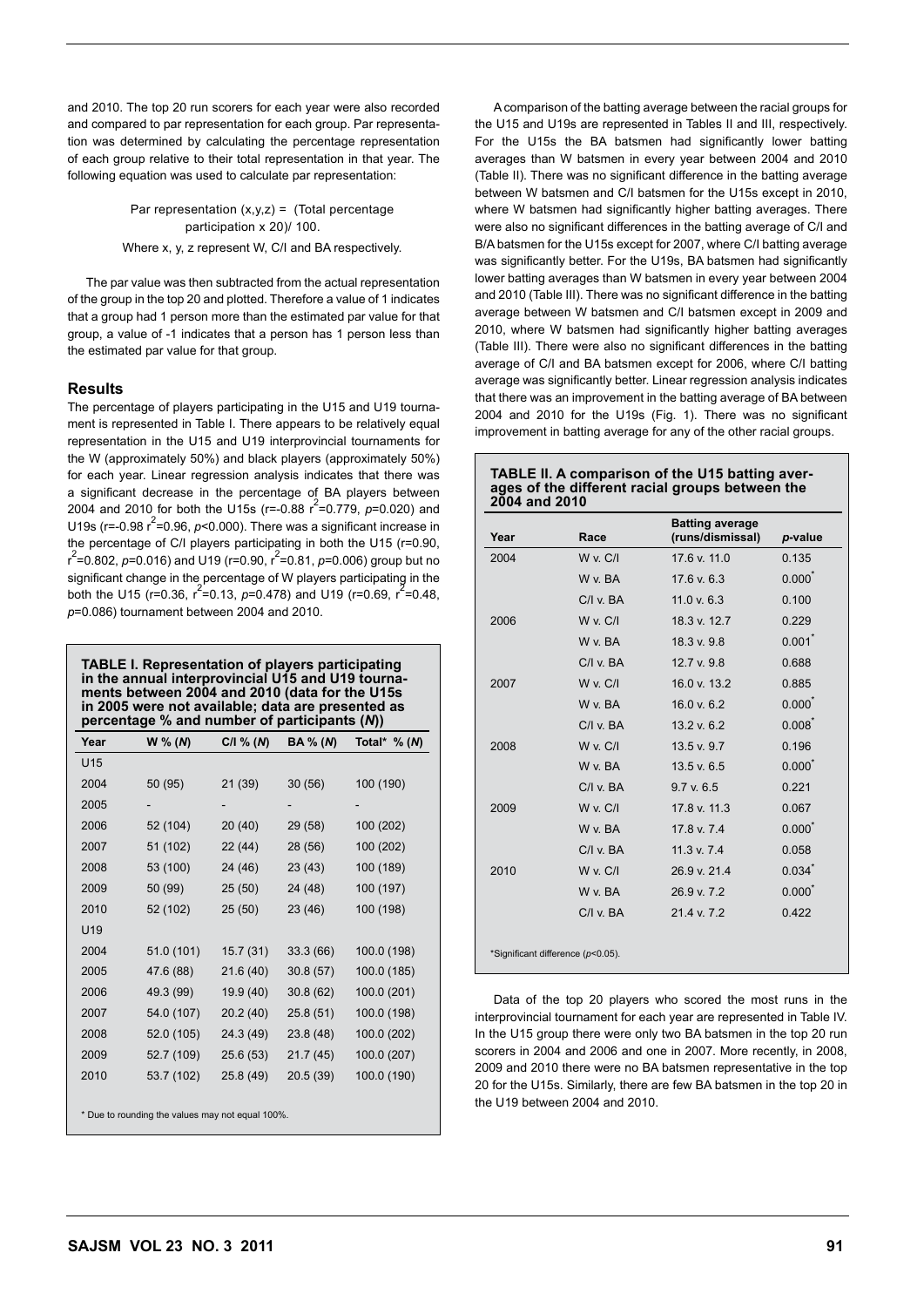

*Fig. 1. Regression analysis of the batting averages for the U15s and U19s between 2004 and 2010. Significant difference (***p***<0.05) represented by \*.*

| Year | Race            | <b>Batting average</b><br>(runs/dismissal) | p-value              |
|------|-----------------|--------------------------------------------|----------------------|
| 2004 | $W \vee C/I$    | 14 1 v 11 2                                | 0.524                |
|      | W v. BA         | 14.1 v. 5.8                                | $0.000^*$            |
|      | $C/I$ v. $BA$   | 11.2 v. 5.8                                | 0.208                |
| 2005 | W v. C/I        | 14.8 v. 11.5                               | 0.116                |
|      | W v. BA         | 14.8 v. 7.3                                | $0.000^*$            |
|      | $C/I$ v. $BA$   | $11.5$ v. $7.3$                            | 0.404                |
| 2006 | W v. C/I        | 14.8 v. 11.5                               | 0.377                |
|      | W v. BA         | 14.8 v. 7.3                                | $0.000^*$            |
|      | $C/I$ v. $BA$   | $11.5$ v. $7.3$                            | $0.002$ <sup>*</sup> |
| 2007 | W v. C/I        | 15.0 v. 16.5                               | 1.000                |
|      | W v. BA         | 15.0 v. 8.0                                | 0.001                |
|      | $C/I$ v. $BA$   | 16.5 v. 8.0                                | 0.078                |
| 2008 | W v. C/I        | 15.3 v. 11.6                               | 1.000                |
|      | W v. BA         | 15.3 v. 9.5                                | 0.014                |
|      | $C/I$ v. $BA$   | $11.6$ v. 9.5                              | 0.272                |
| 2009 | W v. C/I        | 17.3 v. 10.0                               | $0.015$ <sup>*</sup> |
|      | W v. BA         | 17.3 v. 9.7                                | $0.002^*$            |
|      | $C/I$ v. $BA$   | 10.0 v. 9.7                                | 1.000                |
| 2010 | <b>W</b> v. C/I | 21.0 v. 13.0                               | 0.034                |
|      | W v. BA         | 21.0 v. 9.3                                | $0.000^*$            |
|      | $C/I$ v. $BA$   | 13.0 v. 9.3                                | 0.422                |

### **TABLE IV. Number of players in the top 20 run scorers in the interprovincial U15 and U19 tournaments between 2004 and 2010**

|      | - -  |                         |                         |  |
|------|------|-------------------------|-------------------------|--|
| Year | W(M) | C/I(N)                  | <b>BA</b> ( <i>N</i> )  |  |
| U15  |      |                         |                         |  |
| 2004 | 14   | 4                       | $\overline{2}$          |  |
| 2006 | 15   | 3                       | $\overline{2}$          |  |
| 2007 | 13   | $\,6$                   | $\mathbf{1}$            |  |
| 2008 | 14   | $\,6$                   | 0                       |  |
| 2009 | 15   | 5                       | 0                       |  |
| 2010 | 16   | $\overline{4}$          | 0                       |  |
| U19  |      |                         |                         |  |
| 2004 | 15   | $\overline{2}$          | 3                       |  |
| 2005 | 14   | $\mathbf{1}$            | 5                       |  |
| 2006 | 14   | 4                       | $\mathbf{1}$            |  |
| 2007 | 15   | $\overline{\mathbf{4}}$ | 1                       |  |
| 2008 | 12   | 3                       | 5                       |  |
| 2009 | 14   | 3                       | 3                       |  |
| 2010 | 16   | $\mathbf 2$             | $\overline{\mathbf{c}}$ |  |
|      |      |                         |                         |  |



*Fig. 2. A representation of the number of players in the top 20 (run scorers) relative to par representation for each racial group.*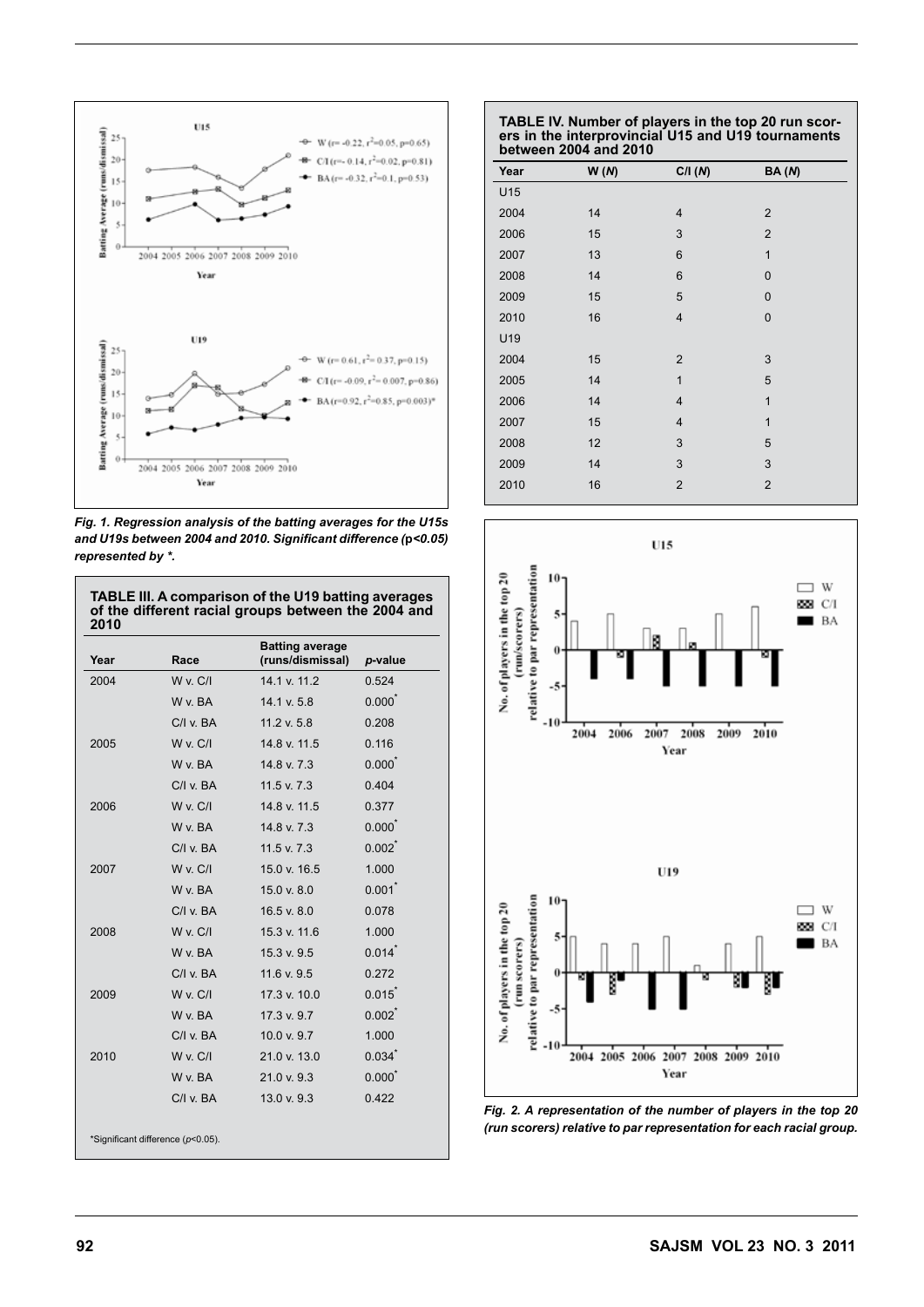Fig. 2 represents the number of players in the top 20 run scorers relative to par representation for each racial group. In the U15s, BA batsmen were well below the par representation level in the top 20 each year. W batsmen were all above par for each year. C/I batsmen reached par in 2004 and 2009, were above par in 2007 and 2008 and below par in 2006 and 2010. For the U19s, BA batsmen were below the par in each year except 2008, where they were equal to par, while the W batsmen were all above par for each year. C/I batsmen reached par in 2006 and 2007 and were below the par in all other years.

# **Discussion**

The data suggest equal representation of black and W players at junior provincial level in South Africa. This could be seen as a success of the development and transformation process which aims at producing provincial cricketers that are representative of all South Africans. However, the transformation target for junior provincial cricket set by CSA is 6 black players in a 12-man squad. Equal representation is therefore not necessarily a success of transformation but a consequence of the transformation target policy. The decrease in BA players participating in the interprovincial tournaments since 2004 is a concern as one of the aims of CSA is to increase participation of BA at a community and provincial level.<sup>4</sup> At senior level, BA players have been on the increase since 1996<sup>1</sup> and the current junior results are a drawback to this development and transformation process. CSA has subsequently appointed retired Protea fast bowler Makhaya Ntini as the first cricket development ambassador with the aim of identifying the problems associated with cricket in the historically disadvantaged communities and instituting the appropriate structures for a successful development programme.

Another important aspect of the transformation process is for black players to perform at the highest standards. However, both the U15 and U19 BA batting averages were significantly worse than those of W batsmen in every year. Furthermore, they were consistently below the par value for representation in the top 20 run scorers in the tournament each year. A further concern is that in 2008, 2009 and 2010 in the U15 group, there were no BA batsmen in the top 20. These batting performance results are similar to senior provincial cricket, where BA batting averages were worse than those of W batsmen in every year between 2000 and 2008.<sup>1</sup> The results of the current study indicate that the problem is not in the gap between junior and senior cricket but rather at grass-roots levels.

There are many possible reasons for this. Firstly, advanced visual perceptual processing and visual-motor skills are important for<br>skilled batting performance.<sup>8-11</sup> There is evidence indicating that in South Africa, BA children (aged between 4 and 7 years) have weaker visual-motor skills than W children.<sup>12</sup> This could hinder their batting development. The reason for the poor visual-motor development amongst BA youth could be related to cultural factors.<sup>12</sup> However, further investigation is required.

Secondly, batting is a skill that has been suggested to require a great deal of commitment, dedication and parental assistance from an early age in order to perfect the numerous number of cricket strokes.<sup>13</sup> In order to achieve this level of skill, thousands of hours of training are required.<sup>14</sup> A cricketing culture of excellence is therefore important to achieve such skill. Although the BA community has a rich history of cricket dating back more than 150 years, its stronghold has mainly been in the Eastern Cape.<sup>15</sup> Not surprising that the majority of BA cricketers who have represented the SA national team (Proteas) at test match level come from this region. This culture of excellence is perhaps not as widespread in other areas of South

Africa. A reason for this is that cricket is reported to be only the fourth popular sport among juniors<sup>16</sup> with soccer being the favoured sport in the black communities.

Thirdly, excellence in batting is achieved more easily through specialised batting courses, readily available training equipment and coaching which are not easily accessible to a large number of BA communities. This argument does not hold for the many BA cricketers who attend some of the best schools in SA and have access to the best coaches, facilities and support, yet they still end up becoming good bowlers. Examples of these are South African fast bowler Makhaya Ntini, Monde Zondeki and Lonwabo Tsotsobe. Finally, the lack of a BA batting icon could also play a role in the minds of young cricketers, who rather aspirer to be a fast bowler like the aforementioned players.

C/I batting averages were similar to W batting averages, indicating the success of transformation in producing skilled C/I batsmen. These results closely resemble the senior provincial teams where there were little differences in the batting averages between C/I and W batsmen.<sup>1</sup> However, more recently (2010), C/I had significantly lower batting averages than W batsmen in both the U15 and U19 groups. This concern is also reflected in the top 20 run scorers for the U19s, where their performance is generally below the par. The W batsmen have performed consistently well between 2004 and 2010.

#### **Recommendations**

The current focus and policies of CSA are broad-based and do not distinguish between batsmen and bowlers or between C/I and BA. The data represented in this paper and in a previous published paper1 suggest that perhaps CSA should adapt the current development and transformation policies to increase its focus on improving the performance of BA batsmen.

### **Conclusion**

BA batting performance at junior provincial level is below standard. Future CSA development and transformation processes should aim at specifically aiding BA batsmen from a young age.

#### **Acknowledgements**

The authors would like to thank all the coaches and coaching managers of the various provinces for their assistance with the classification of players. A special thank you to Dieter Pagel from Cobitech (webcricket.co.za) for supplying the player statistics. A further thank you to Professor Simeon Davies, Naomi Augustyn and Corrie Uys for their assistance.

#### **References**

- 1. Taliep MS. Effectiveness of the cricket transformation process in increasing representation and performance of Black cricketers at provincial level in South Africa. SJSM 2009;21(4):156-162.
- 2. Smith J, Fredericks G, Basson W, Nyoka M, Tshoma K. Transformation in cricket: Report submitted to the Honourable Minister of Sport and Recreation, Mr N Balfour. http://www.info.gov.za/otherdocs/2002/cricket.pdf (accessed 26 July 2011).
- 3. UCBSA Presentation Group. Presentation by the United Cricket Board of South Africa to the Parliamentary Portfolio Committee on Sports and Recreation. http://www.pmg.org.za/docs/2002/appendices/020903ucb.ppt (accessed 26 July 2011).
- 4. Parliamentary Monitoring Group. Cricket SA: Transformation policy: Selection of national cricket team. Transformation background. http://www.pmg. org.za/files/docs/080226csa.pdf (accessed 3 March 2011).
- 5. Cricket South Africa. KFC Mini Cricket. http://www.cricket.co.za/development\_programs.aspx?id=3 (accessed 26 July 2011).
- 6. Parliamentary Monitoring Group. Cricket SA: Transformation policy: Selection of national cricket team. http://www.pmg.org.za/report/20080226 cricket-sa-transformation-policy-selection-national-cricket-team (accessed 10 February 2011).